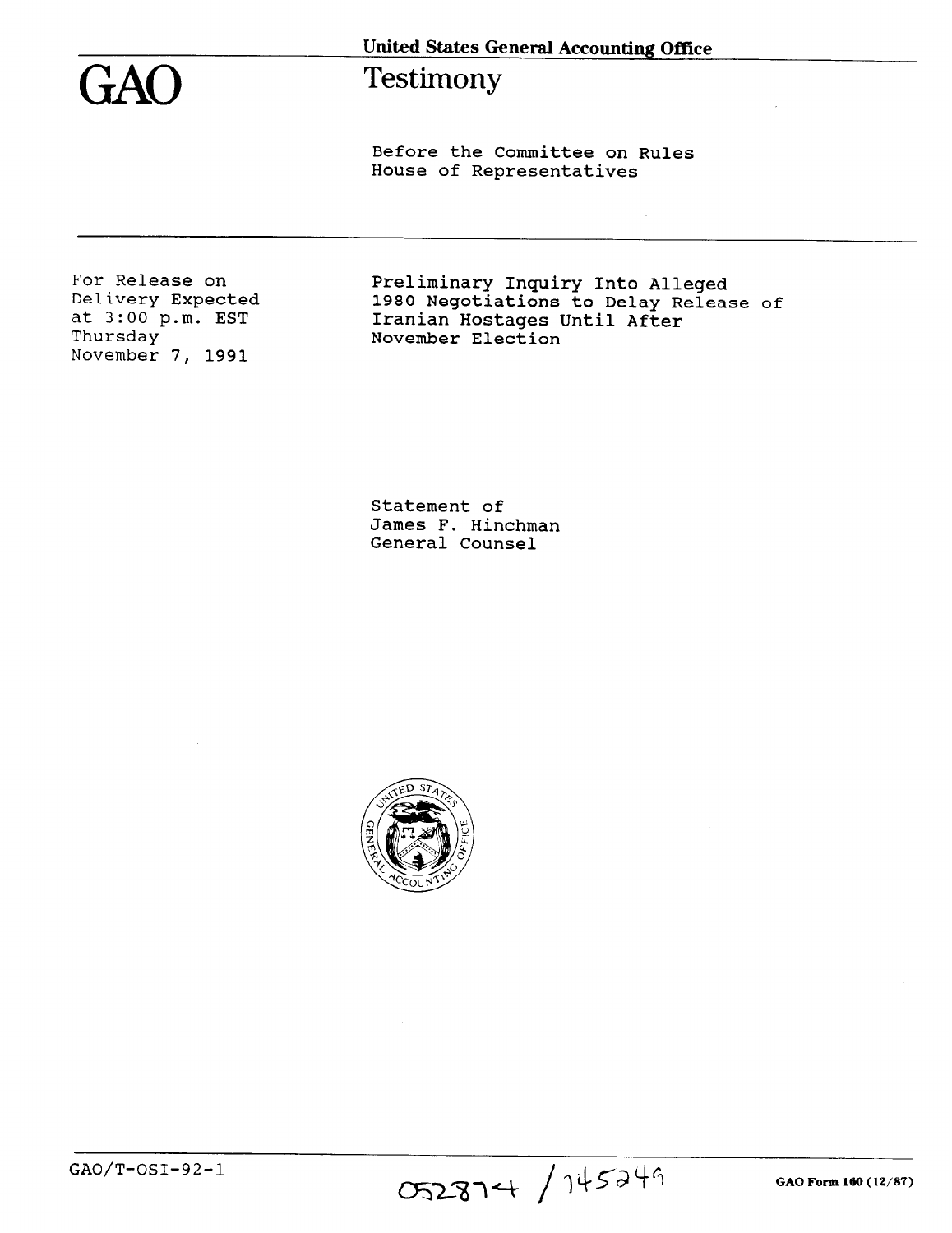$\label{eq:2.1} \frac{1}{\sqrt{2}}\int_{\mathbb{R}^3}\frac{1}{\sqrt{2}}\left(\frac{1}{\sqrt{2}}\right)^2\frac{1}{\sqrt{2}}\left(\frac{1}{\sqrt{2}}\right)^2\frac{1}{\sqrt{2}}\left(\frac{1}{\sqrt{2}}\right)^2.$ 

 $\label{eq:2.1} \frac{1}{\sqrt{2}}\int_{\mathbb{R}^3}\frac{1}{\sqrt{2}}\left(\frac{1}{\sqrt{2}}\right)^2\frac{1}{\sqrt{2}}\left(\frac{1}{\sqrt{2}}\right)^2\frac{1}{\sqrt{2}}\left(\frac{1}{\sqrt{2}}\right)^2\frac{1}{\sqrt{2}}\left(\frac{1}{\sqrt{2}}\right)^2.$ 

 $\hat{\mathbf{z}}$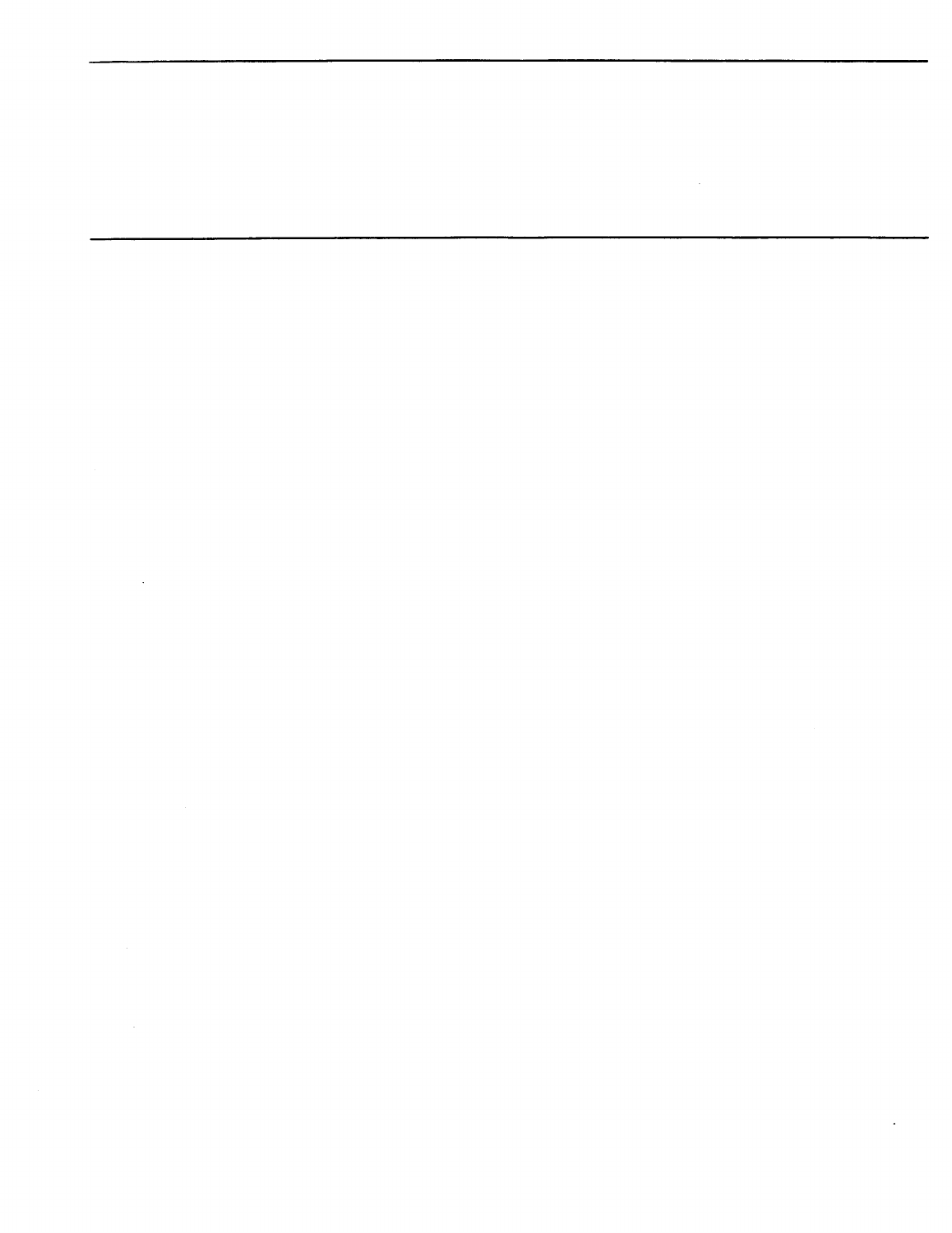Mr. Chairman and Members of the Committee:

We are pleased to be here to discuss our preliminary inquiry undertaken last year into the facts surrounding allegations made by Richard Brenneke for which he was tried in his May 1990 trial on charges of making a false declaration before a federal court. Mr. Brenneke alleged that he and high-ranking officials of the Reagan-Bush campaign staff had met with Iranian officials in Paris, France, in October 1980, to negotiate delaying the release of the Iranian-held American hostages until after the November election. This preliminary inquiry was requested on July 5, 1990, by the Chairman, Subcommittee on Legislation and National Security, House Committee on Government Operations.

In summary, during our preliminary inquiry we were unable to develop evidence to corroborate Mr. Brenneke's allegations.

## THE REQUEST

After several meetings with the Subcommittee staff and a staff representative of the House Committee on Foreign Affairs, we and the staff agreed that the sensitivity of the subject demanded that we periodically keep the Subcommittee staff apprised of developments and that we limit the scope of the inquiry to specific issues identified by the staff. The Subcommittee staff also asked that the Subcommittee not be identified as having requested the inquiry. At the time of the request, GAO's long-standing written policy, which had evolved over time in response to congressional needs, allowed requesters of GAO reviews and investigations to request anonymity during the course of the investigation itself. This policy has since been changed. It is now GAO's policy to identify the requester of any review or investigation when asked for that information.

## THE INQUIRY

As the Subcommittee staff requested, the initial focus of our inquiry was the statements made and evidence introduced at the Brenneke trial. We first reviewed the trial transcript and extensive evidence obtained by the defense attorneys through discovery, including the results of numerous Federal Bureau of Investigation interviews related to the subject. We also interviewed Brenneke, his two attorneys, and the prosecuting attorney. Brenneke and his lawyers reiterated Brenneke's statements that he had participated in and arranged a meeting in France in October 1980 attended by William Casey, then the Republican presidential campaign manager; Donald Gregg, then national security council staff; representatives of the Iranian government; and individuals working for the French, British, and Israeli governments. However, they provided no documentary evidence in support of these statements. Information furnished by Brenneke and his attorneys in support of his allegations was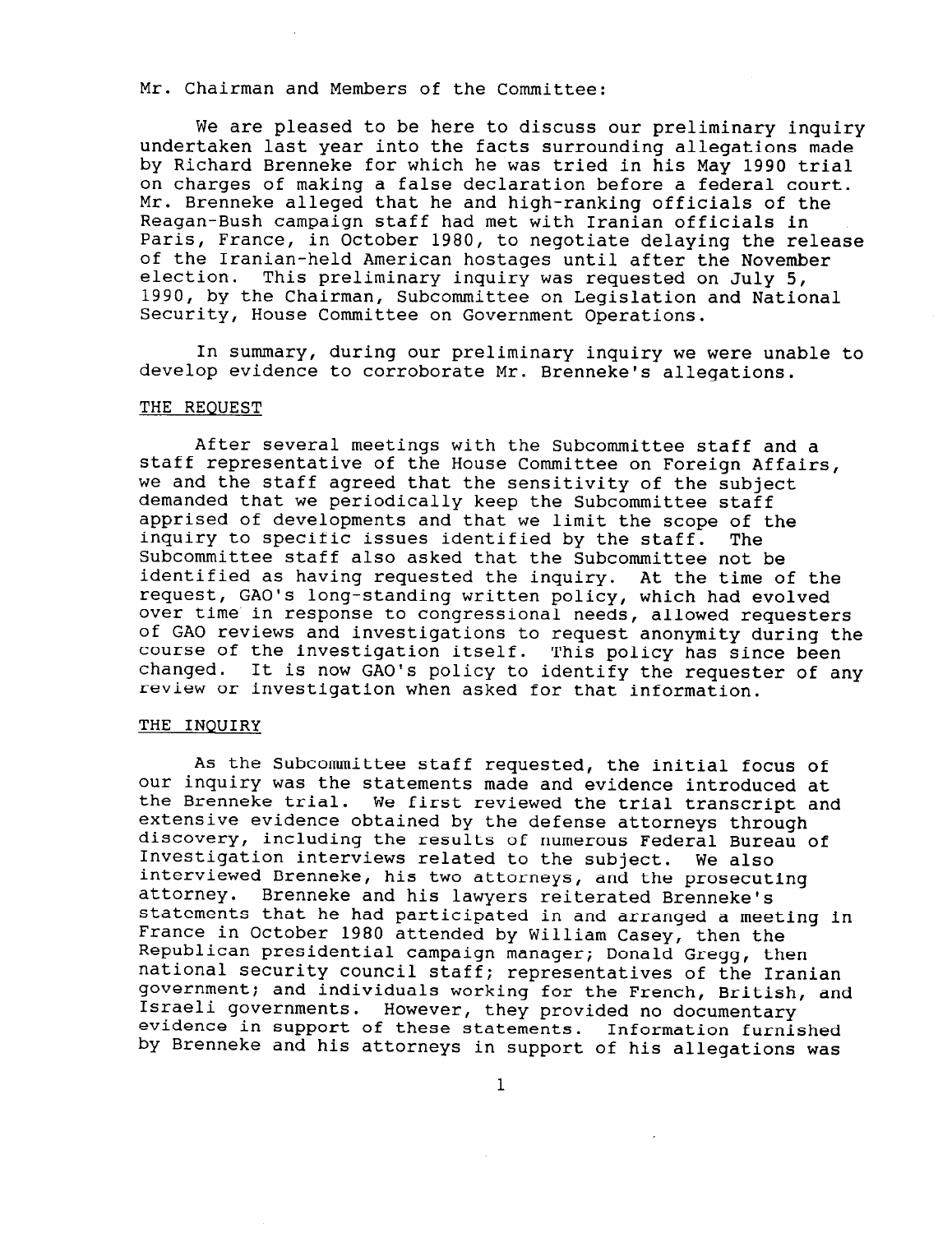extraneous or unsupported, or would have required extensive investigative activity beyond the scope of our inquiry. The prosecuting attorney declined to provide any comment outside the official record of the government's case and findings relative to the investigation it undertook to prepare for trial.

Brenneke was charged with making a false declaration at the sentencing of an associate, Heinrich Rupp, who had been tried for bank fraud. One of the statements attributed to Brenneke was that he saw then candidate George Bush in Paris in October 1980. Brenneke's attorneys referred us to a transcript of Brenneke's trial testimony and a letter he had sent to the trial's presiding judge in which he stated both that his information was provided by Heinrich Rupp and that his prior statements at Rupp's trial needed clarification. In Brenneke's clarified testimony and in our interview of Brenneke, he claimed no first-hand knowledge of Bush's presence in Paris in October 1980. He stated that his information came from Rupp, who allegedly piloted one of the planes carrying officials to the meeting.

Through his attorneys, Rupp declined several requests for an interview. In lieu of an interview, his attorneys provided a videotaped interview of Rupp by a television reporter in which Rupp reiterated his statement that he had seen someone who he was fairly confident was Bush in Paris in October 1980. The attorneys provided copies of airline identification cards and an envelope from a Paris hotel, none of which were supportive of the allegations.

To further clarify the facts surrounding Rupp's alleged flight to Paris, we contacted the Federal Aviation Administration and charter aircraft companies allegedly involved and obtained flight logs for one of the planes allegedly involved. We also checked what we had been told was Rupp's description of the weather on the day of the flight against meteorological records at two alleged refueling locations. We found no evidence to support the allegations about the flight to Paris. Additionally, an interview of another charter airline pilot alleged to have participated in or arranged the flight failed to yield any corroboration. Contact with an official of a second charter aircraft company allegedly involved also yielded no witnesses with information of assistance to us.

We were asked to review relevant Secret Service documentation and conduct interviews as to George Bush's whereabouts on the dates in question. A review of relevant press articles and Secret Service records placed then candidate Bush in the United States the weekend of October 17 - 19, 1980, the weekend he was alleged to be in Paris. During interviews of supervisory Secret Service agents assigned to candidate Bush, one agent recalled accompanying Bush to the Chevy Chase Country Club for a luncheon engagement with Supreme Court Justice Potter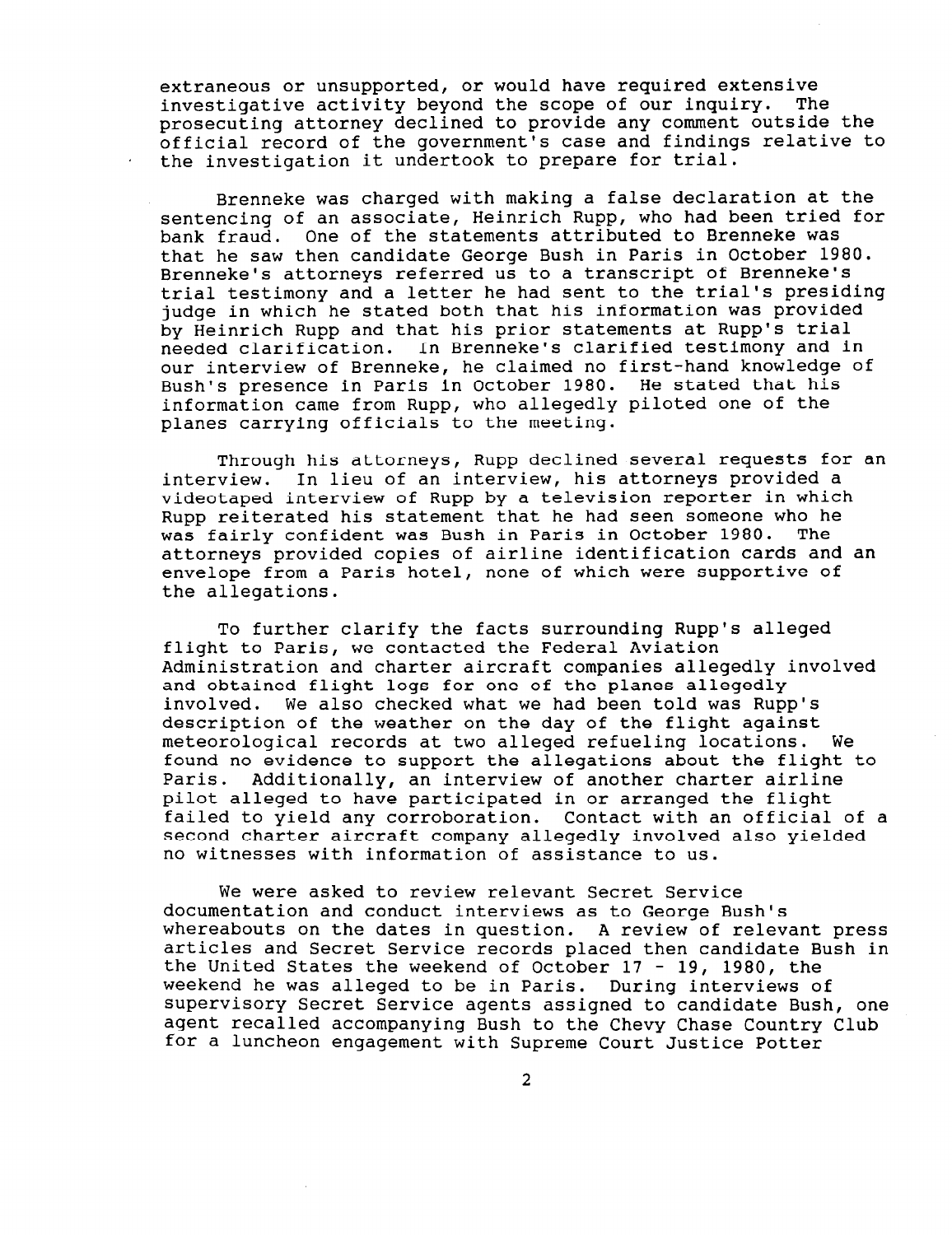Stewart on October 19, 1980. Although a review of Justice Stewart's appointment calendars retrieved from the Yale University library revealed no entries for appointments on October 19, 1980, Secret Service logs reflect a motorcade to the country club on this date. Interviews of personnel at the country club yielded no documentation of this event, as records for such activities are not maintained.

As requested by the Subcommittee staff, we periodically supplemented these inquiries with interviews of other individuals identified as having pertinent information, specifically Casey's former secretary and a number of journalists. These interviews did not corroborate the allegations.

Supplementary inquiries to the Customs Service in an attempt to identify records of reentry into the country by the parties allegedly involved were unsuccessful because such records were no longer maintained.

We regularly briefed the Subcommittee staff throughout the course of this inquiry. During February 1991 discussions with the staff, we agreed to terminate our inquiry and, given the limited nature of the inquiry, to issue no written report. Since terminating the inquiry, we have briefed the majority and minority staff of several House Committees, as well as that of the Speaker of the House and the House Majority and Minority Leaders.

- - - - -

Mr. Chairman, this concludes our statement. At this time, we would be pleased to answer any questions you may have.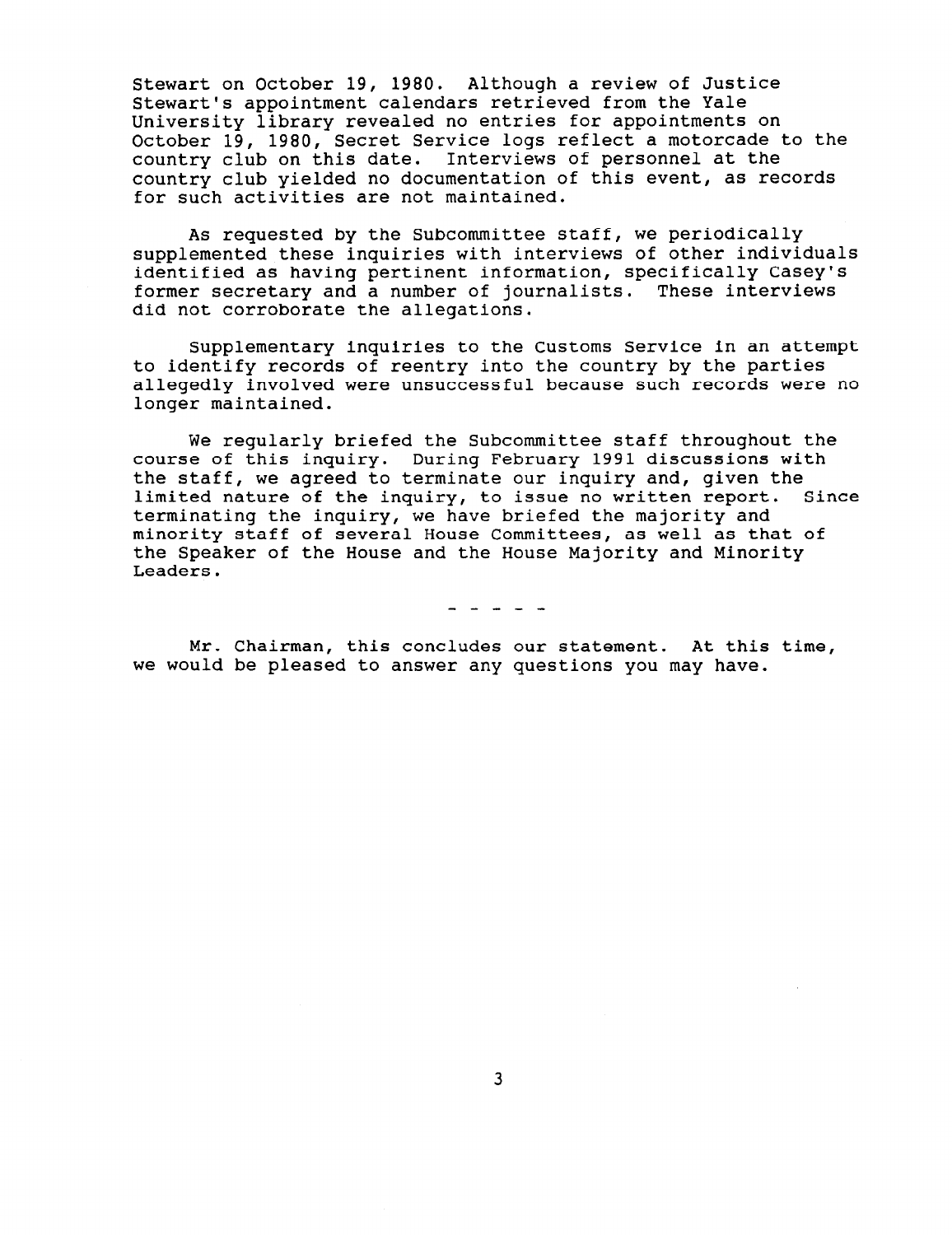## Ordering Information

The first copy of each GAO report and testimony is free. Additional copies are \$2 each. Orders should be sent to the following address, accompanied by a check or money order made out to the Superintendent of Documents, when necessary. Orders for 100 or more copies to be mailed to a single address are discounted 25 percent.

U.S. General Accounting Office P.O. Box 6015 Gaithersburg, MD 20877

Orders may also be placed by calling (202) 2756241.